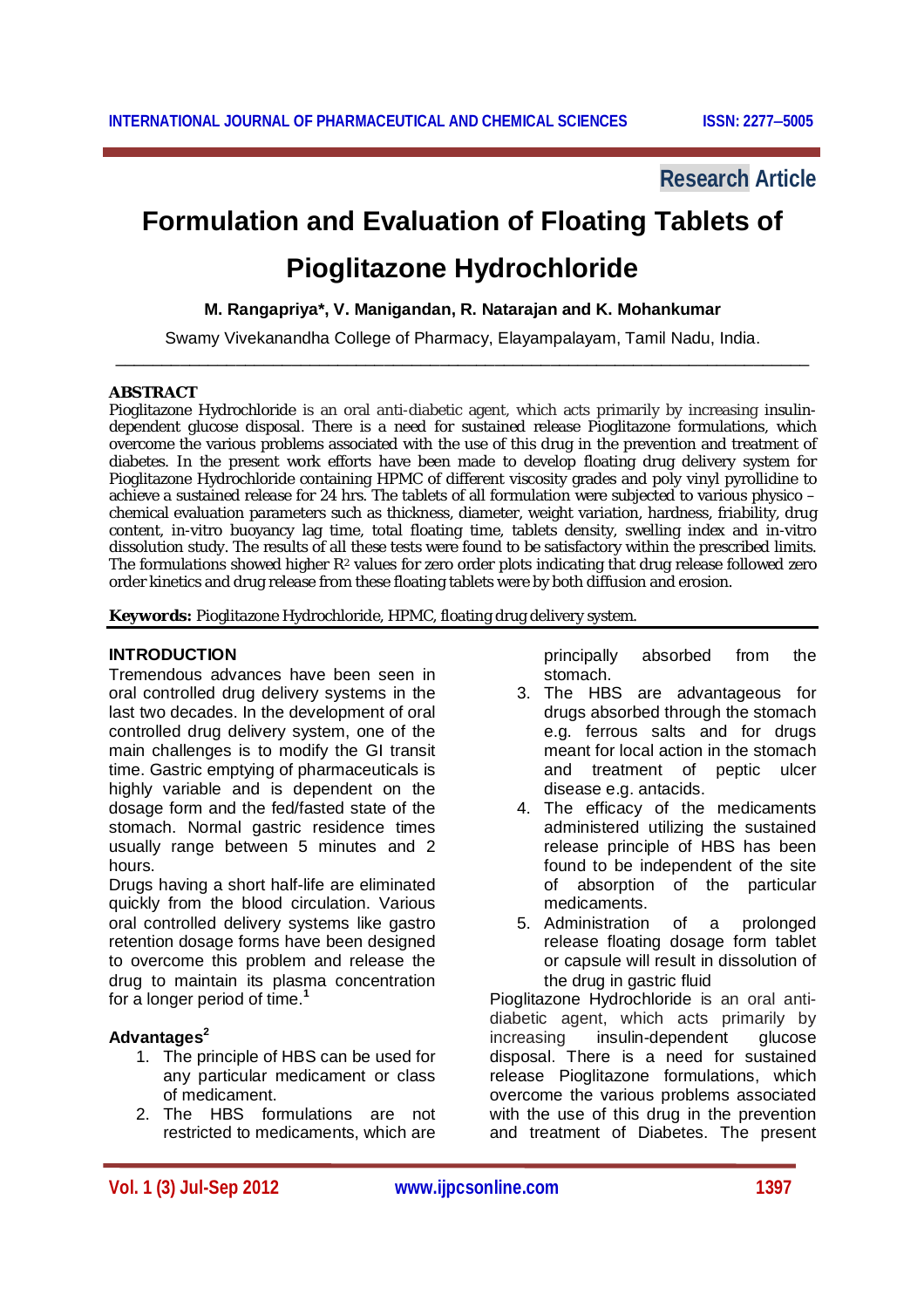# **INTERNATIONAL JOURNAL OF PHARMACEUTICAL AND CHEMICAL SCIENCES ISSN: 22775005**

study focus on the development of floating tablets of Pioglitazone hydrochloride using different polymer grades to achieve a sustained release for 24 hrs.

#### **Materials used**

Pioglitazone hydrochloride was obtained as a gift sample from Lee Pharma, Hyderabad. HPMC 5LV, 15LV, 50LV and Polyvinyl Pyrrolidone were obtained from Colorcon Asia Pvt.Ltd. All other excipients were of laboratory grade and received from Loba Chemie, Ltd.

#### **Methods**

## **Determination of melting point**

Melting point of Pioglitazone was determined by capillary method.

#### **Solubility**

Solubility of Pioglitazone was determined in distilled water, 0.1N HCl.

The drug was practically slightly soluble in water and freely soluble in acetone, soluble in alcohol and completely soluble in 0.1N Hcl.

## **Compatibility Studies<sup>3</sup>**

#### **Fourier transform infrared spectrometry (FTIR)**

Compatibility study of drug with the excipients was determined by I.R. Spectroscopy (FTIR) using Perkin Elmer spectrum RX1 FT-IR spectrometer model. The pellets were prepared at high compaction pressure by using KBr and the ratio of sample to KBr is 1:100.The pellets thus prepared were examined and the spectra of the drug and other ingredients in the formulations were compared with that of the pure drug.

#### **Preparation of Standard Curve of Pioglitazone<sup>4</sup> Method**

Pioglitazone can be estimated spectrophotometrically at 270 nm using 0.1N Hcl.

### **Formulation of floating tablets of pioglitazone hydrochloride<sup>5</sup>**

The floating tablets were prepared by Wetgranulation method. All the ingredients were mixed well and dry blend was granulated with PVP, dissolved in iso propyl alcohol and passed through sieve: 22. The dried granules were then passed through sieve: 18 and lubricated with magnesium stearate and talc. The granules were compressed in cadmach single punch machine using standard concave punches.

#### **Pre-Compression Parameters<sup>6</sup> Angle of repose**

In order to determine the flow property, the angle of repose was determined using the standard procedure. It is the maximum angle that can be obtained between the free standing surface of the powder heap and the horizontal plane.

$$
\theta = \tan^{-1} (\text{h/r})
$$

#### **Determination of bulk density and tapped density**

A quantity of 5g of the powder (W) from each formula was introduced into a 25 ml measuring cylinder. After the initial volume was observed, the cylinder was allowed to fall under its own weight onto a hard surface from the height of 2.5 cm at 2 sec intervals. The tapping was continued until no further change in volume was noted.

The bulk density, and tapped density were calculated using the following formulae -

Bulk density = 
$$
W / V_0
$$

Tapped density =  $W / V_f$ Where, W = weight of the powder,  $V_{\Omega}$ = initial volume,  $V_f$  = final volume

# **Compressibility index (Carr's index)**

It was identified using the formula,

$$
CI = 100 (Vo - Vf) / V
$$

## **Hauser's Ratio**

It indicates the flow properties of the powder and is measured by the ratio of tapped density to the bulk density.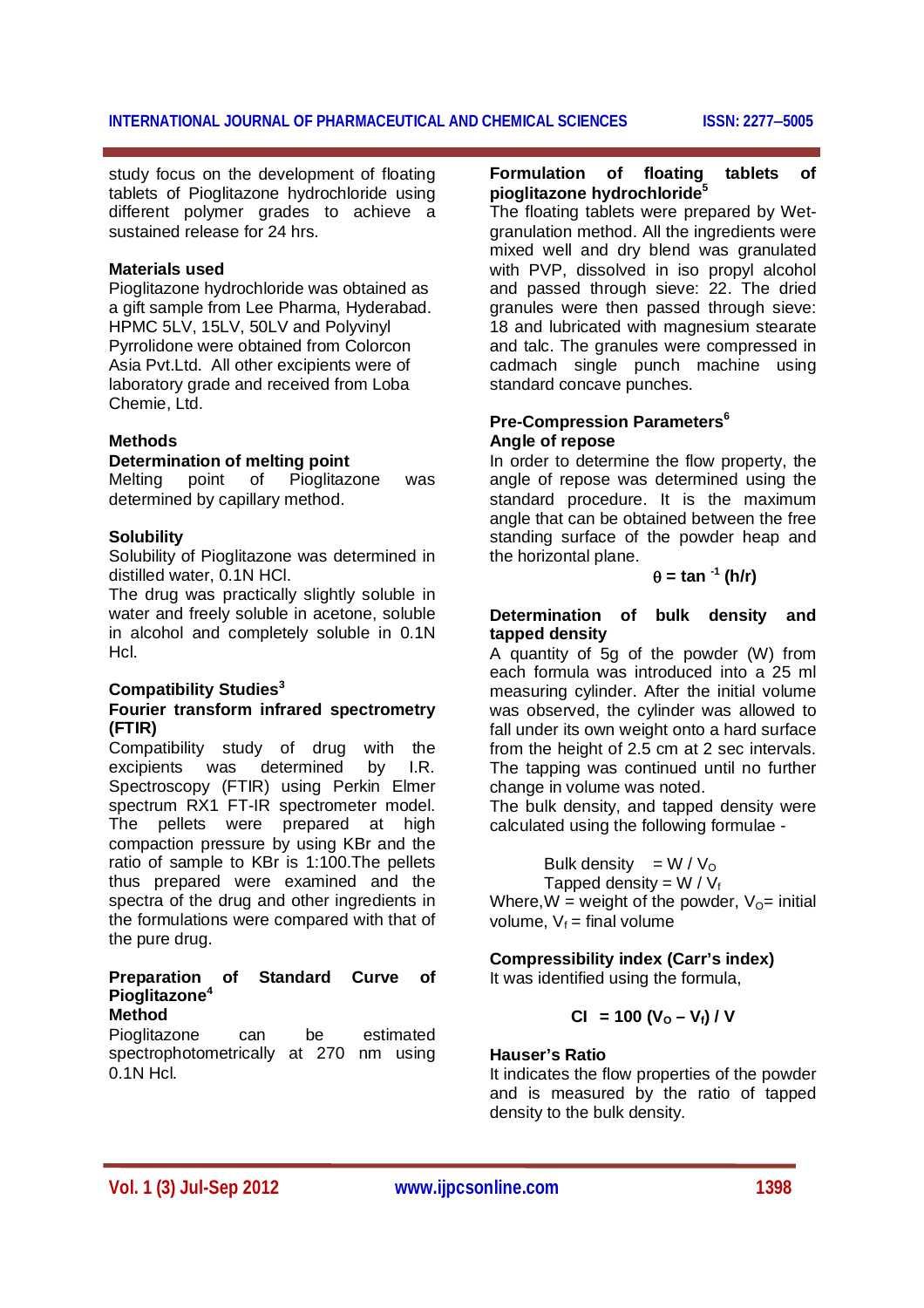# **Hauser's Ratio = (W / Vf) / (W / V0)**

Where, W /  $V_f$  = Tapped density, W /  $V_0$  = Bulk density

#### **Post-Compression Parameters[7] Shape of Tablets**

The compressed tablets were examined under the magnifying lens for the shape of the tablet.

### **Tablet Dimensions**

Thickness and diameter were measured using a calibrated dial caliper. Three tablets of each formulation were taken randomly and thickness was measured individually.

#### **Hardness**

Hardness indicates the ability of a tablet to withstand mechanical shocks while handling. The hardness of the tablets was determined using Monsanto hardness tester. It is expressed in  $kg/cm<sup>2</sup>$ . Three tablets were randomly picked and hardness of the tablets was determined.

#### **Friability Test**

The friability of tablets was determined using Roche friabilator. It is expressed in percentage (%). Twenty tablets were initially weighed ( $w_0$  initial) and transferred into friabilator. The friabilator was operated at 25rpm for 4 minutes or run up to 100 revolutions. The tablets were weighed again (w). The % friability was then calculated by

# **Percentage of Friability** =  $100$  (1-w/w<sub>0</sub>)

#### **Weight Variation Test**

Twenty tablets were selected at random and the average weight was determined.

% Maximum positive deviation =  $(W_H - A/A)$  x 100 **% Minimum negative deviation = (A-WL/ A) x 100**

Where,  $W_H$  = Highest weight in mg,  $W_L$ = Lowest weight in mg, A= Average weight of tablet.

## **Tablet Density**

The density was determined using following formula.

 $v = \pi r^2 h$  $d = m/v$ 

#### **Buoyancy / Floating Test**

The time taken for dosage form to emerge on surface of medium called Floating Lag Time (FLT) or Buoyancy Lag Time (BLT) and total duration of time by which dosage form remain buoyant is called Total Floating Time (TFT). The in-vitro buoyancy was determined by floating lag time. The tablets were placed in a 100 ml beaker containing 0.1N HCL. The time required for the table to rise to the surface and float was determined as floating lag time. The duration of time the dosage form constantly remained on the surface of the medium was determined as the total floating time.

#### **Swelling Study**

The individual tablets were weighed accurately and kept in 50ml of water. Tablets were taken out carefully after 60min, blotted with filter paper to remove the water present on the surface and weighed accurately. Percentage swelling was calculated by using formula,

**Swelling Index = wet weight – dry weight/ dry weight 100**

#### **Test for Content uniformity**

The amount of Pioglitazone present in tablets can be calculated by standard procedures using the standard formula

#### **In-Vitro Drug Release Study<sup>7</sup>**

In-vitro release studies were carried out using USP XXIII, paddle dissolution test apparatus. 900ml of simulated gastric fluid (pH 1.2) was taken in dissolution vessel and the temperature of the medium was maintained at  $37^{\circ}$ C $\pm$ 0.5°C. The speed was 100 rpm. 1ml of sample was withdrawn at predetermined time intervals and same volume of fresh medium was replaced. The samples were analyzed for drug content against 0.1N HCl as a blank at  $\lambda$ max 270nm using U.V. Spectrophotometer.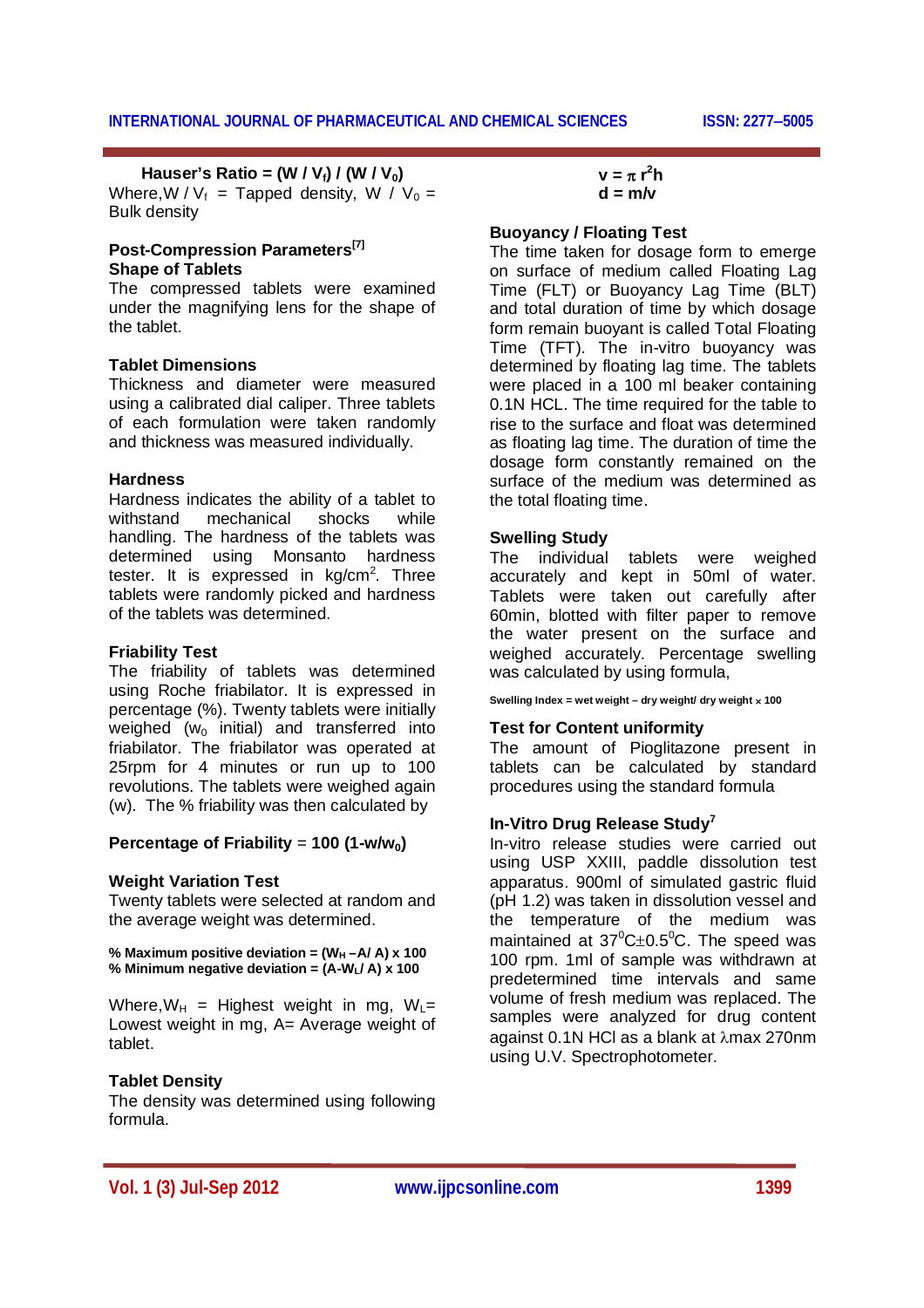# **Fitting of Results into Different Kinetic Equations8, 9**

The results of in vitro release profile obtained for all the formulations were plotted in modes of data treatment as follows:

- 1. Zero order kinetic model Cumulative % drug released versus time.
- 2. First order kinetic model Log cumulative percent drug remaining versus time.
- 3. Higuchi's model Cumulative percent drug released versus square root of time.
- 4. Korsmeyer equation / Peppa's model - Log cumulative percent drug released versus log time.

# **RESULTS**

#### **Preformulation Studies Melting point determination**

Melting point of Pioglitazone Hydrochloride was found to be in the range  $188 - 192$  °C, which complied with I. P. standards, indicating purity of the drug sample.

## **Solubility**

Pioglitazone Hydrochloride is highly soluble in 0.1 N HCl. Practically insoluble in water, but freely soluble in DMSO.

# **Compatibility Study**

# **FTIR study**

The FT- IR Spectrum of pure Pioglitazone drug was compared with the FT- IR spectrum of physical mixture of Pioglitazone with all the polymers of different grades. There was no appearance or disappearance of any characteristics peaks. This shows that there is no chemical interaction between the drug and the polymers used in the tablets. The presence of peaks at the expected range confirms that the materials taken for the study are genuine.

# **Standard curve of Pioglitazone**

Standard Curve of Pioglitazone was determined by plotting absorbance (nm) versus concentration (mcg/ml) at 270 nm and it was found to follow the Beer's law in the range  $10 - 60$  mcg/ml.

#### **Pre-compression parameters**

The granules of different formulation were evaluated for angle of repose, loose bulk density (LBD), tapped bulk density (TBD), compressibility index, and Hauser's ratio. The results of these evaluations are given in Table-02.

# **In-vitro drug release Studies**

All the formulations of prepared floating tablets of Pioglitazone were subjected to *in vitro* release studies were carried out using dissolution apparatus, 0.1N HCl (pH 1.2). The values are tabulated in the Table - 05.

# **DISCUSSION**

The presently preferred route of administration for Pioglitazone hydrochloride is oral route. In the present work efforts have been made to develop floating drug delivery system for Pioglitazone hydrochloride containing HPMC of different viscosity grades and Poly vinyl pyrollidine.

The FTIR spectral analysis showed that there was no appearance or disappearance of any characteristic peaks of pure drug in the physical mixture of drug and polymer, which confirms the absence of chemical interaction between drug and polymers. The granules were prepared by wet granulation method and the granules of all formulation were evaluated for angle of repose, loose bulk density, tapped bulk density, compressibility index and drug content. The result indicates the granules were having a good free flowing property suitable for tablet formulation.

The tablets of all formulation were subjected to various evaluation parameters such as thickness, diameter, weight variation, hardness, friability, drug content, in-vitro buoyancy lag time, total floating time, tablet density, swelling index and in-vitro dissolution study. The results of all these tests were found to be satisfactory. The results of *in vitro* drug release studies show that F6 had better-sustained release than the other formulations.

The release profiles appear to be biphasic with initial burst effect followed by a polymer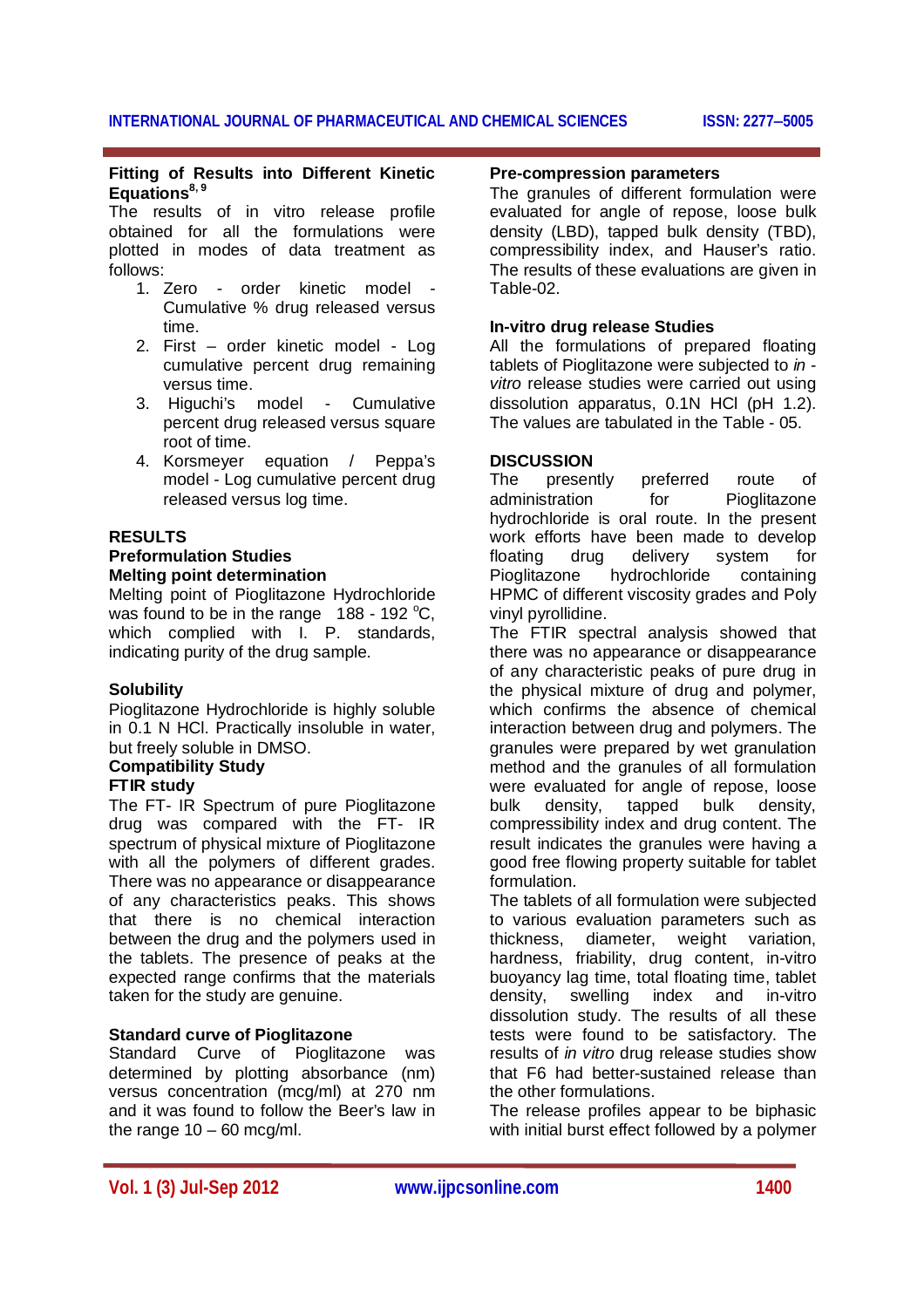controlled slower release in the second phase. The difference in burst effect of the initial time is a result of difference in the viscosity of polymers.

The polymeric system with low viscosity polymer (HPMC K100LV) yielded a faster initial burst effect. Incorporation of PVP decreased the release of Pioglitazone hydrochloride from the GFDDS. The

formulations with high viscosity polymer (HPMC K50LV) showed good sustaining activity for 24 Hrs.

The formulations showed higher  $R^2$  values for zero order plots indicating that drug release followed zero order kinetics and drug release from these floating tablets were by both diffusion and erosion.

| Ingredients                       | F <sub>1</sub> | F <sub>2</sub> | F <sub>3</sub> | F4             | F5                       | F6             | F7             | F8             |
|-----------------------------------|----------------|----------------|----------------|----------------|--------------------------|----------------|----------------|----------------|
| Drug (mg)                         | 30             | 30             | 30             | 30             | 30                       | 30             | 30             | 30             |
| HPMC $5 Lv$ (mq)                  | 120            | ٠              |                | 60             |                          | 60             |                |                |
| HPMC $15 Lv$ (mg)                 |                | 120            |                | 60             | 60                       | -              | ٠              |                |
| HPMC 50 $Lv$ (mg)                 |                | ٠              | 120            |                | 60                       | 60             | ٠              | 60             |
| Ethyl cellulose (mg)              |                | ٠              | -              |                | $\overline{\phantom{0}}$ |                | 120            | 60             |
| PVP (mg)                          | 4              | 4              | 4              | 4              | 4                        | 4              | $\overline{4}$ | 4              |
| Sodium bicarbonate<br>(mg)        | 20             | 20             | 20             | 20             | 20                       | 20             | 20             | 20             |
| Talc (mg)                         | $\overline{2}$ | $\overline{2}$ | 2              | $\overline{2}$ | $\overline{2}$           | 2              | $\overline{2}$ | $\overline{2}$ |
| <b>Magnesium stearate</b><br>(mg) | $\overline{2}$ | $\overline{2}$ | $\overline{2}$ | $\overline{2}$ | $\overline{2}$           | $\overline{2}$ | 2              | $\mathfrak{p}$ |
| Lactose (mg)                      | 21             | 21             | 21             | 21             | 21                       | 21             | 21             | 21             |
| Iso - propyl alcohol              | Q.S.           | Q.S.           | Q.S.           | Q.S.           | Q.S.                     | Q.S.           | Q.S            | Q.S            |

**Table 1: Composition of floating tablets of Pioglitazone hydrochloride**

#### **Table 2: Flow Properties of Granules**

| <b>Formulation</b> | *Angle of<br>repose( $\theta$ ) | *Bulk Density<br>(gm/cc) | *Compressibility<br><b>Index</b> | *Hauser's<br>Ratio |
|--------------------|---------------------------------|--------------------------|----------------------------------|--------------------|
| F <sub>1</sub>     | $21^{\circ}$ 68"                | 1.24                     | $7.274 \pm 1.024$                | $0.931 + 0.022$    |
| F <sub>2</sub>     | $22^0$ 02"                      | 1.08                     | $7.148 \pm 1.525$                | $0.906 \pm 0.010$  |
| F <sub>3</sub>     | $24^0$ 77"                      | 0.78                     | $8.187 \pm 1.286$                | $0.927 + 0.017$    |
| F4                 | $26^{\circ}$ 32"                | 0.72                     | $8.584 \pm 1.412$                | $0.826 \pm 0.012$  |
| F <sub>5</sub>     | $22^{\circ}$ 41"                | 0.63                     | $8.826 \pm 2.101$                | $0.923 \pm 0.101$  |
| F <sub>6</sub>     | $23^0$ 94"                      | 0.58                     | $9.169 \pm 1.224$                | $0.910 + 0.222$    |
| F7                 | $21^{\circ}$ 28"                | 0.82                     | $9.212 \pm 0.278$                | $0.921 \pm 0.005$  |
| F <sub>8</sub>     | $22^{\circ}$ 62"                | 1.14                     | $9.289 \pm 1.496$                | $0.917 + 0.074$    |

\*Average of Three trials  $+$  Standard Deviation

**Table 3: Post-Compression Parameters**

| <b>Formulation</b> | *Diameter<br>(mm)  | *Thickness<br>(mm) | *Hardness<br>$(Kg/Cm^2)$ | *Friability<br>(%) | *Weight Variation<br>(mq) | *Drug Content<br>uniformity (mg) |
|--------------------|--------------------|--------------------|--------------------------|--------------------|---------------------------|----------------------------------|
| F <sub>1</sub>     | $11.425 \pm 0.182$ | $5.12 \pm 0.220$   | $5.40 \pm 0.25$          | 0.74               | $204.43 \pm 4.14$         | $98.78 + 0.56$                   |
| F <sub>2</sub>     | 13.081 ±0.106      | $6.13 \pm 0.420$   | $6.23 \pm 0.72$          | 0.38               | $198.81 \pm 4.01$         | 99.78+0.44                       |
| F <sub>3</sub>     | 12.292±0.142       | $5.25 \pm 0.13$    | $4.44 \pm 0.24$          | 0.44               | $200.14 \pm 3.76$         | 99.56+ 0.47                      |
| F4                 | 13.308 ±0.670      | $6.10+0.505$       | $5.65 \pm 0.12$          | 0.49               | $202.53 \pm 3.79$         | $99.94 + 0.18$                   |
| F <sub>5</sub>     | $13.018 + 0.024$   | $5.33 \pm 0.062$   | $5.31 \pm 0.11$          | 0.67               | 199.08±3.24               | $99.45 + 0.38$                   |
| F <sub>6</sub>     | 13.626 ±0.505      | $6.22 + 0.105$     | $6.32 \pm 0.13$          | 0.61               | $203.53 \pm 2.16$         | $98.91 + 0.35$                   |
| F7                 | 12.114±0.565       | $5.92 \pm 0.111$   | $5.36 \pm 0.15$          | 0.71               | $201.01 \pm 3.33$         | $99.67 + 0.44$                   |
| F8                 | 13.263±0.406       | $6.23 \pm 0.076$   | $5.47 \pm 0.30$          | 0.78               | $199.12 \pm 3.16$         | $99.75 + 0.35$                   |

\*Average of Three trials + Standard Deviation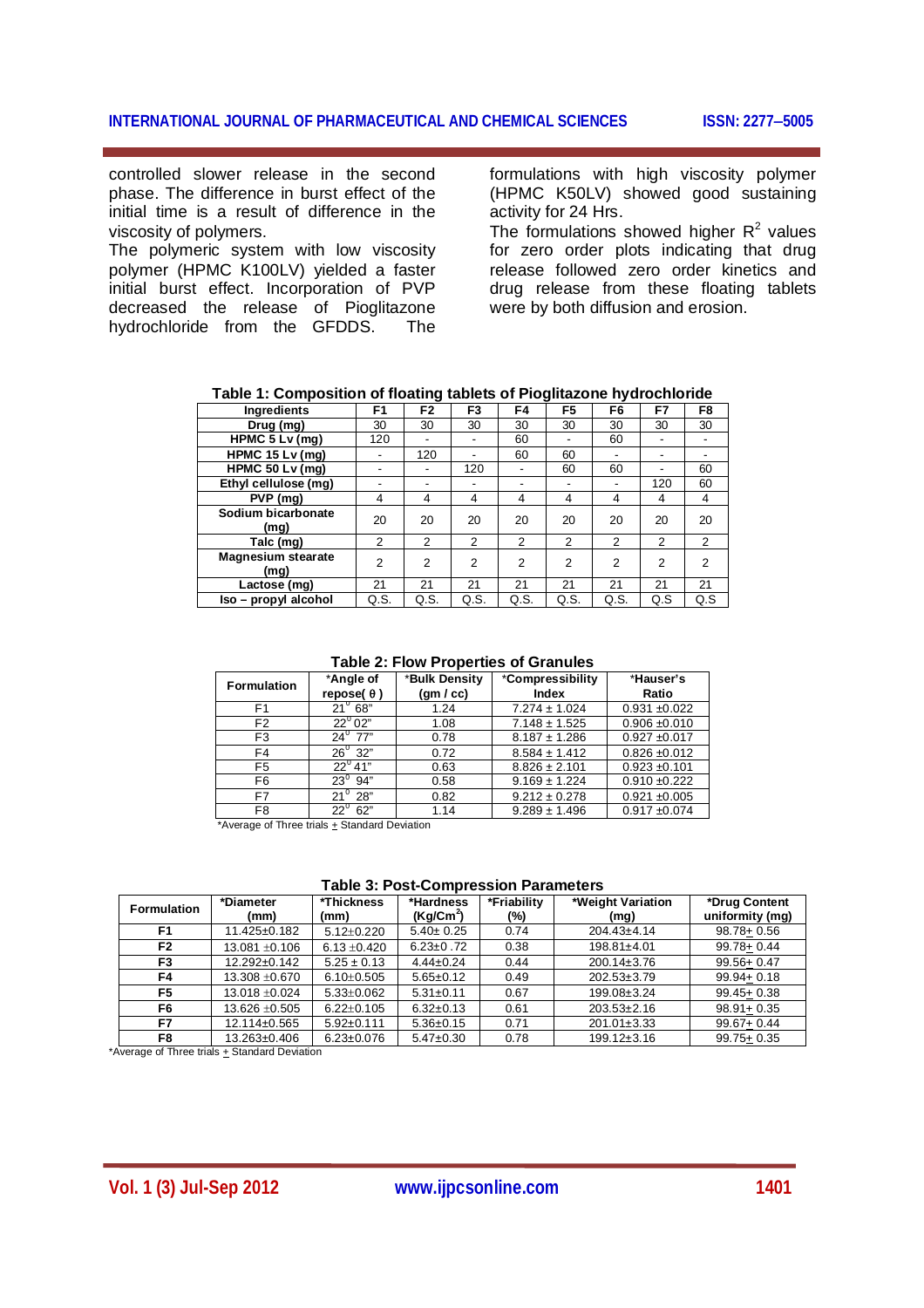| <b>Formulation</b> | *Tablet Density<br>(g/cc) | *Buoyancy Lag Time<br>(Sec) | *Total Floating Time (Hrs) |  |  |  |  |  |
|--------------------|---------------------------|-----------------------------|----------------------------|--|--|--|--|--|
| F1                 | 0.82                      | 68                          | 22                         |  |  |  |  |  |
| F <sub>2</sub>     | 0.79                      | 70                          | 24                         |  |  |  |  |  |
| F3                 | 0.83                      | 78                          | 22                         |  |  |  |  |  |
| F4                 | 0.96                      | 82                          | 23                         |  |  |  |  |  |
| F5                 | 0.94                      | 83                          | 21                         |  |  |  |  |  |
| F6                 | 0.95                      | 85                          | 21                         |  |  |  |  |  |
| F7                 | 0.84                      | 73                          | 18                         |  |  |  |  |  |
| F8                 | 0.96                      | 80                          | 20                         |  |  |  |  |  |

# **Table 4: Floating properties of tablets**

\*Average of Three trials + Standard Deviation

# **Table 5: In vitro dissolution profile of various formulations**

| Time     | *Cumulative % of Drug Release |                |          |          |       |       |          |          |
|----------|-------------------------------|----------------|----------|----------|-------|-------|----------|----------|
| (hrs)    | F <sub>1</sub>                | F <sub>2</sub> | F3       | F4       | F5    | F6    | F7       | F8       |
| $\Omega$ | 0                             | 0              | $\Omega$ | $\Omega$ | 0     | 0     | $\Omega$ | $\Omega$ |
|          | 16.37                         | 13.70          | 11.30    | 10.91    | 6.810 | 6.084 | 9.826    | 6.055    |
| 2        | 20.63                         | 16.78          | 13.01    | 13.67    | 9.225 | 12.03 | 11.99    | 8.301    |
| 3        | 23.02                         | 19.49          | 16.19    | 15.84    | 12.66 | 15.65 | 14.75    | 11.59    |
| 4        | 26.34                         | 22.43          | 18.44    | 18.25    | 15.43 | 18.54 | 17.34    | 14.04    |
| 5        | 30.51                         | 25.48          | 20.66    | 20.44    | 18.60 | 21.44 | 19.96    | 17.05    |
| 6        | 34.19                         | 27.79          | 22.57    | 23.38    | 20.02 | 22.14 | 23.11    | 19.98    |
| 7        | 38.21                         | 30.42          | 25.44    | 26.38    | 23.43 | 25.22 | 26.48    | 24.07    |
| 8        | 42.04                         | 34.22          | 26.22    | 28.48    | 26.38 | 27.31 | 29.31    | 27.35    |
| 9        | 47.10                         | 36.31          | 27.42    | 30.99    | 29.60 | 30.39 | 32.90    | 29.45    |
| 10       | 50.75                         | 41.53          | 32.37    | 33.11    | 33.58 | 32.36 | 35.47    | 34.32    |
| 12       | 56.24                         | 46.88          | 43.50    | 40.32    | 41.46 | 37.85 | 41.12    | 39.79    |
| 16       | 67.21                         | 60.80          | 52.81    | 55.48    | 54.14 | 42.73 | 52.92    | 51.25    |
| 20       | 78.52                         | 74.10          | 66.08    | 69.38    | 67.03 | 57.10 | 63.98    | 64.90    |
| 24       | 89.47                         | 86.52          | 79.52    | 82.21    | 78.18 | 72.85 | 74.29    | 77.38    |
| <b>A</b> |                               | .              |          |          |       |       |          |          |

\*Average of Three trials + Standard Deviation

# **Table 6: Kinetic Profile of In-vitro drug release from various formulations**

| <b>Formulation</b> | Zero-order |        |                             | First-order |        | Higuchi |        | Korse Meyer<br>Peppa's |        | Possible mechanism      |  |
|--------------------|------------|--------|-----------------------------|-------------|--------|---------|--------|------------------------|--------|-------------------------|--|
| Code               | n          | $R^2$  | Release<br>rate<br>constant | n           | $R^2$  | n       | $R^2$  | n                      | $R^2$  | of drug release         |  |
| F <sub>1</sub>     | 3.4789     | 0.9526 | 3.4789                      | 0.0351      | 0.9505 | 18.168  | 0.9918 | 0.5277                 | 0.9923 | zero-order, Non-fickian |  |
| F2                 | 3.3586     | 0.9897 | 3.3586                      | 0.0304      | 0.9362 | 17.128  | 0.9473 | 0.6022                 | 0.9516 | zero-order. Non-fickian |  |
| F3                 | 3.0687     | 0.9871 | 3.0687                      | 0.0243      | 0.9358 | 15.551  | 0.9173 | 0.635                  | 0.9266 | zero-order, Non-fickian |  |
| F4                 | 3.1859     | 0.9913 | 3.1859                      | 0.0264      | 0.9259 | 16.132  | 0.9183 | 0.652                  | 0.9405 | zero-order, Non-fickian |  |
| F <sub>5</sub>     | 3.2134     | 0.9977 | 3.2134                      | 0.0249      | 0.9559 | 16.46   | 0.9318 | 0.7954                 | 0.9776 | zero-order. Non-fickian |  |
| F6                 | 2.7647     | 0.9821 | 2.7647                      | 0.0196      | 0.9503 | 14.313  | 0.9547 | 0.7121                 | 0.9866 | zero-order, Non-fickian |  |
| F7                 | 2.7557     | 0.9951 | 2.7557                      | 0.0189      | 0.9637 | 14.217  | 0.9465 | 0.8063                 | 0.9938 | zero-order, Non-fickian |  |
| F8                 | 2.8091     | 0.9987 | 2.8091                      | 0.0189      | 0.9708 | 14.528  | 0.9416 | 0.9443                 | 0.9969 | zero-order. Non-fickian |  |



**Fig. 1: Mechanism of floating systems**